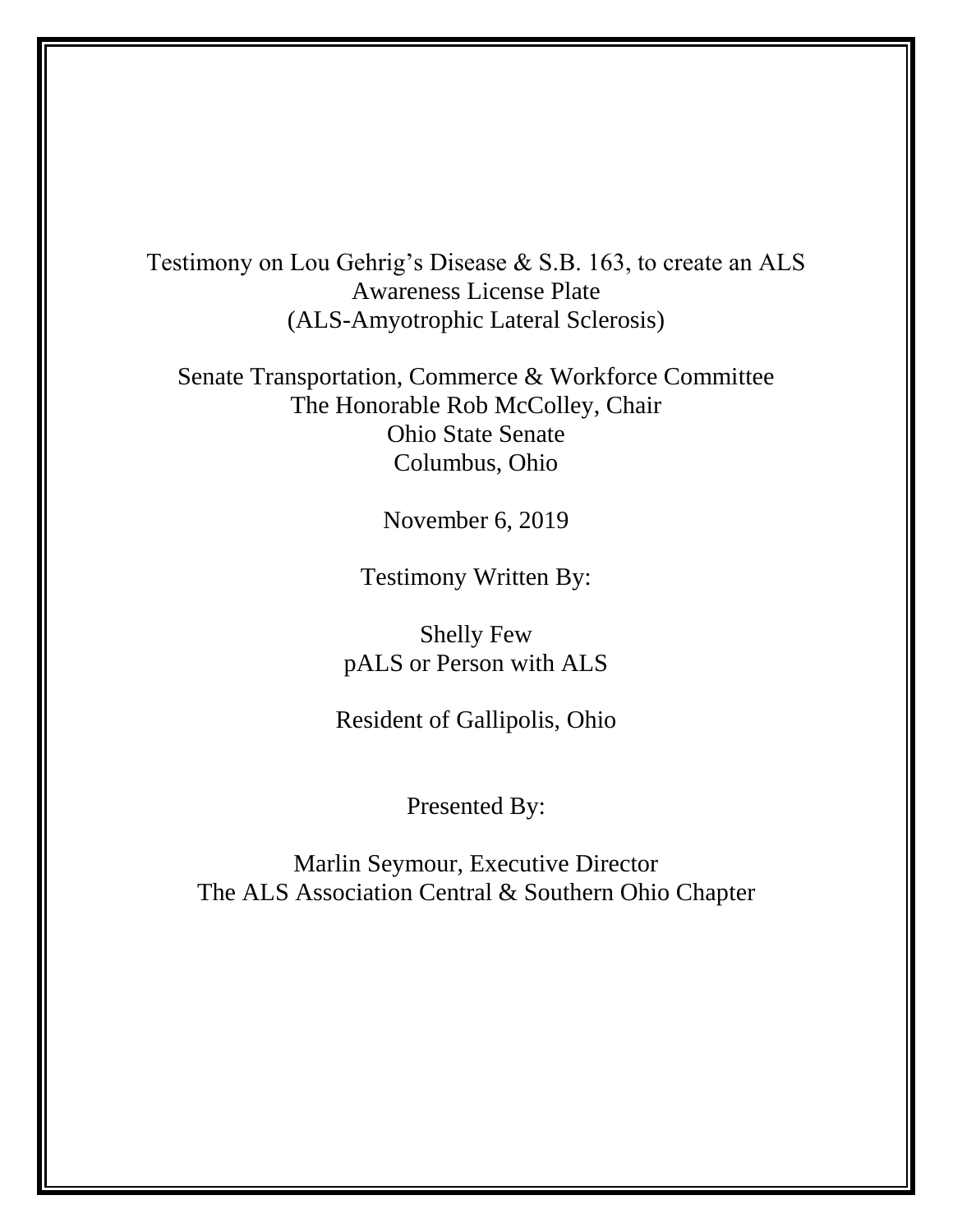Thank you Chairman McColley and Committee Members for providing the opportunity to speak and for allowing Marlin Seymour to read testimony on my behalf and share a little about my story. I testified in May on similar legislation before the House Transportation Committee – House Bill 262 - and I am sorry I can not be with you today, due to a medical appointment related to having ALS.

In the fall of 2015 I started having trouble walking. An app on my phone proved that my mile walk was a whole six minutes slower than it had been just months before. By the time I got in to see my physician, I could no longer do a calf raise on my left leg. The doctor ran tests and referred me to a neurologist. Despite my complaints of weakness, the healthcare team all agreed that I was quite strong and that my problem was a bulging disk in my lumbar region. I questioned how such a problem could cause so much weakness, but no pain. Yet, I agreed to physical therapy, hoping it would help. Despite nearly two years of going to specialists and many rounds of physical therapy, I was getting nowhere. I am a nurse by profession and in April 2018, while accompanying a patient to a doctor's appointment, I fell in the parking lot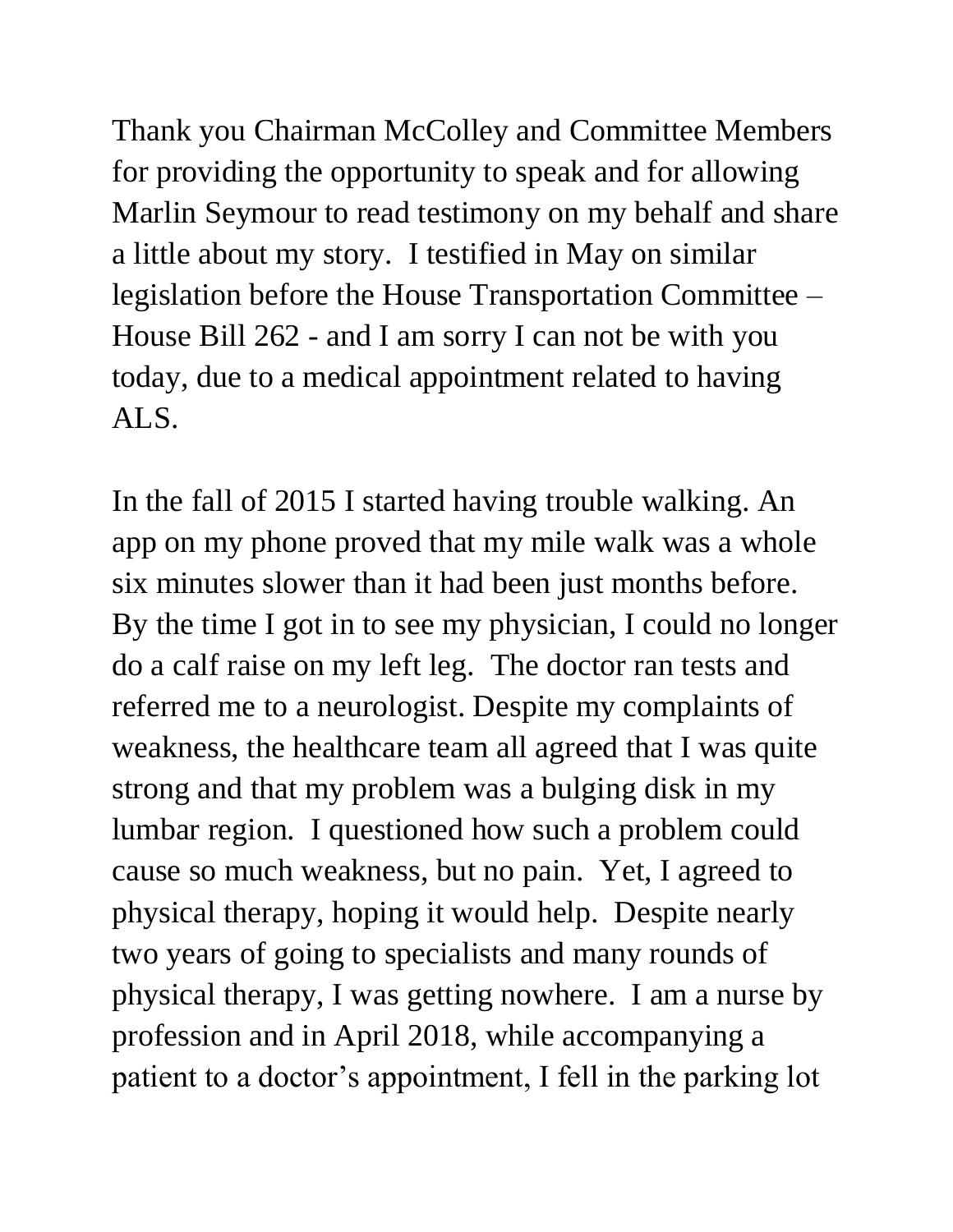and could not get up. I had to crawl to a tree to get off the ground. I knew it was no longer safe for me to work as a home health nurse. At the end of April, I had to take a leave of absence from work. On May 22, 2018, my husband and I sat in a small hospital room as the doctor stammered through the words that would change our lives forever - - "You have ALS."

As my family and I struggled emotionally with this diagnosis, the reality of the financial impact soon set in. My leave from work would not be temporary – it would be permanent. My husband has a good job but with two sons in college and us in our mid-forties, we were not prepared for the expenses. I immediately applied and was approved for social security disability. The 5-month waiting period for payments to begin seemed like years. I felt like a burden to my family. Not only was I not contributing to the household budget, I was costing us money for the equipment and modifications that I needed. \$500 for leg braces, \$1,400 for a ramp, gas money and hotel charges for out-of-town doctor's visits. The expenses were and are, never ending. We didn't know how we would cope.

Then we discovered the ALS Association. In June 2018, my husband and I showed up unannounced at the